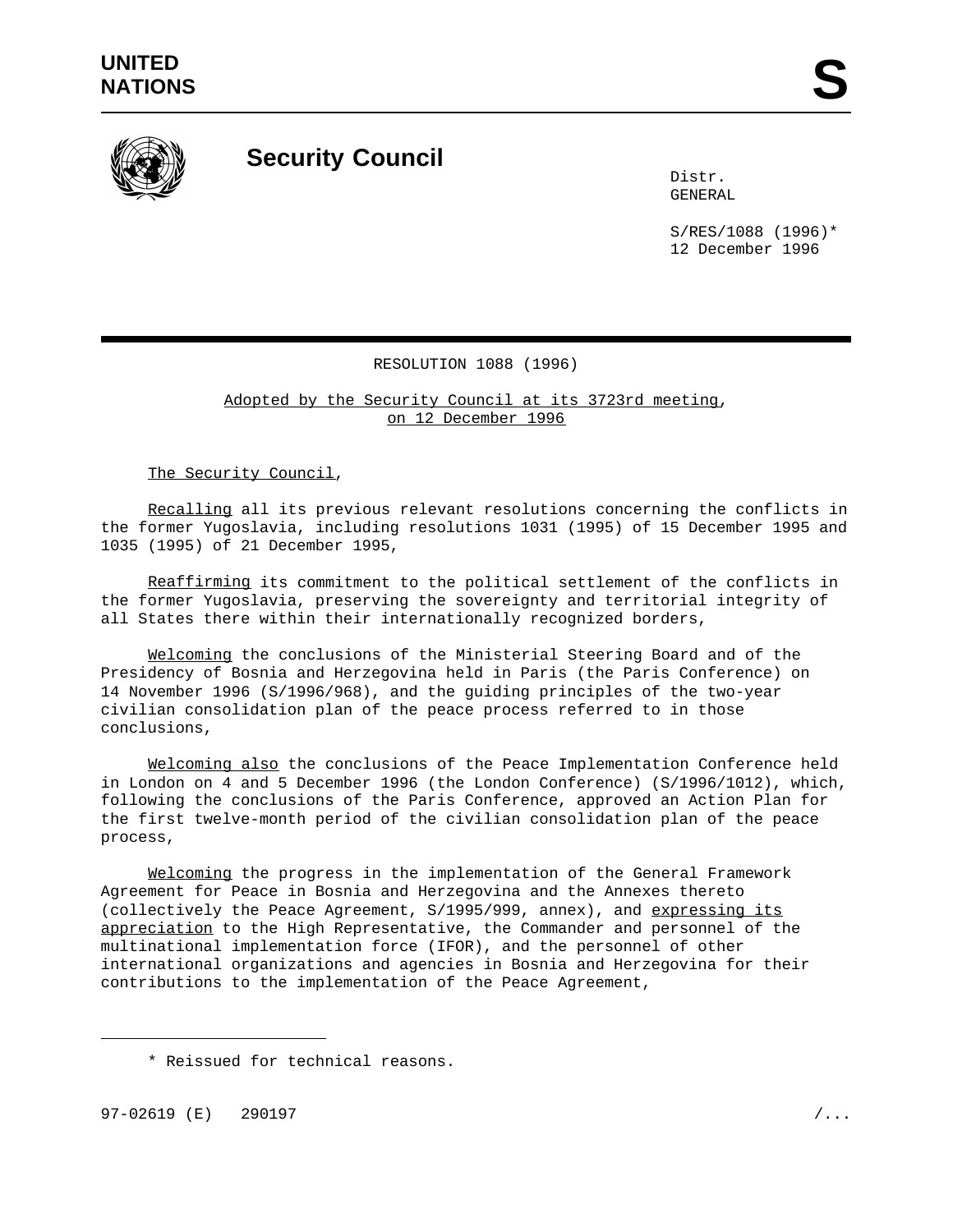Noting with satisfaction the holding of the elections called for in Annex 3 of the Peace Agreement, and welcoming the progress in establishing the common institutions in accordance with the provisions of the Constitution of Bosnia and Herzegovina,

Underlining also the important role for the Republic of Croatia and the Federal Republic of Yugoslavia to play in the successful development of the peace process in Bosnia and Herzegovina,

Having considered the report of the Secretary-General of 9 December 1996 (S/1996/1017),

Noting the report of the High Representative of 9 December 1996 (S/1996/1024, annex),

Determining that the situation in the region continues to constitute a threat to international peace and security,

Determined to promote the peaceful resolution of the conflicts in accordance with the purposes and principles of the Charter of the United Nations,

Acting under Chapter VII of the Charter of the United Nations,

I

1. Reaffirms its support for the Peace Agreement, as well as for the Dayton Agreement on implementing the Federation of Bosnia and Herzegovina of 10 November 1995 (S/1995/1021, annex), calls upon the parties to comply strictly with their obligations under those Agreements, and expresses its intention to keep the implementation of the Peace Agreement and the situation in Bosnia and Herzegovina under review;

2. Expresses its support for the conclusions of the Paris and London Conferences;

3. Underlines that the primary responsibility for the further successful implementation of the peace process lies with the authorities in Bosnia and Herzegovina themselves, which during the next two years should assume increasingly a greater responsibility for the functions now undertaken or coordinated by the international community, and stresses that without compliance and active participation by all the authorities in Bosnia and Herzegovina in rebuilding a civil society they cannot expect the international community and major donors to continue shouldering the political, military and economic burden of the implementation and reconstruction efforts;

4. Underlines the link, as agreed by the Presidency of Bosnia and Herzegovina in the conclusions of the Paris Conference, between the availability of international financial assistance and the degree to which all the authorities in Bosnia and Herzegovina implement the Peace Agreement, including cooperation with the International Tribunal for the Former Yugoslavia and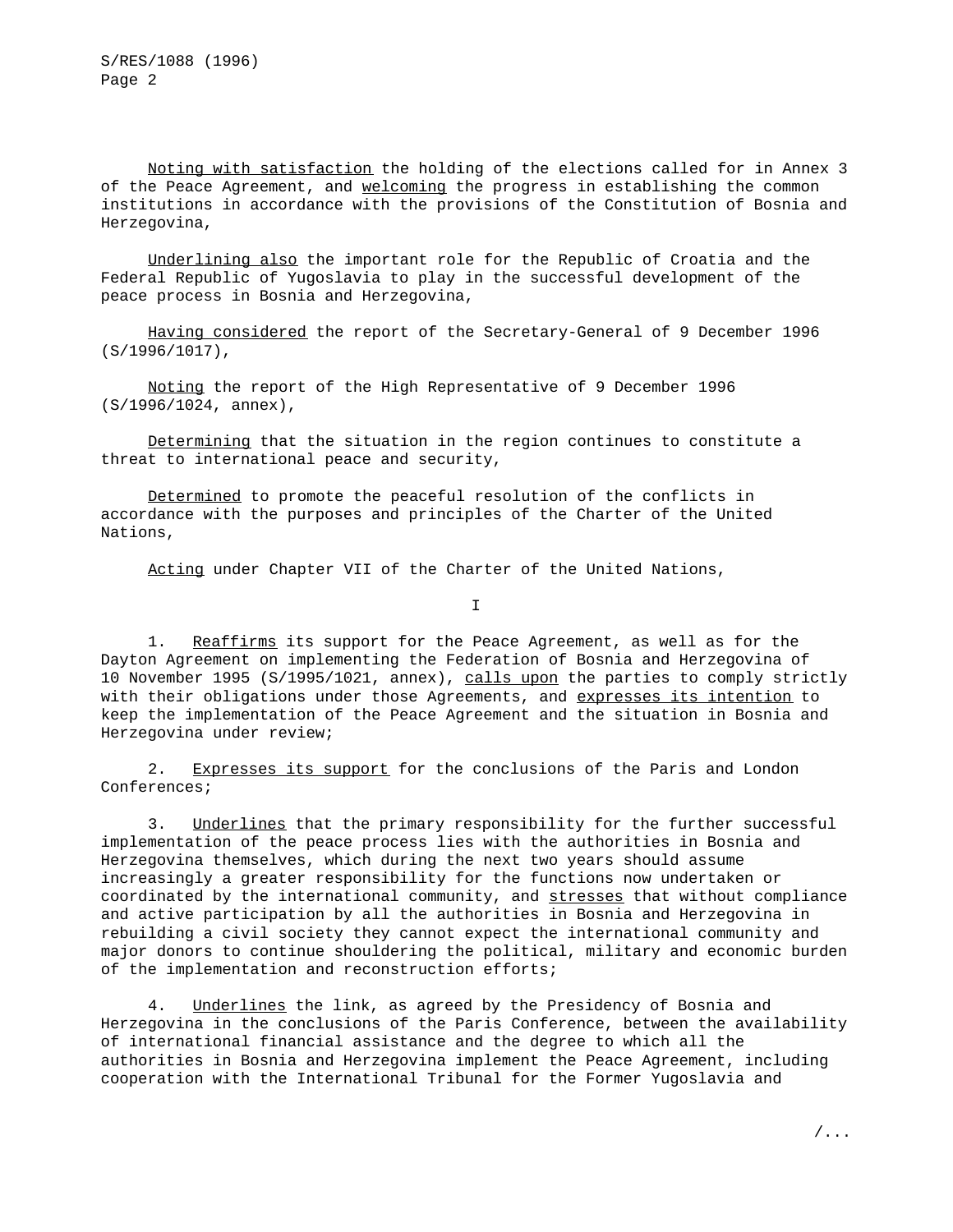cooperation with the Action Plan which has been approved by the London Conference;

5. Welcomes the mutual recognition among all the successor States to the former Socialist Federal Republic of Yugoslavia within their internationally recognized borders, and stresses the importance of full normalization of relations, including the immediate establishment of diplomatic relations, among those States;

6. Welcomes the reaffirmation by the Presidency of Bosnia and Herzegovina in the conclusions of the Paris Conference of its commitment to fully pursuing, in the name of the three constituent peoples of Bosnia and Herzegovina, the peace process, in accordance with the Peace Agreement and the sovereignty and territorial integrity of the country, including the development of a Bosnian State based on the principles of democracy and consisting of the two Entities, the Federation of Bosnia and Herzegovina and the Republika Srpska, and underlines in this respect the importance of establishing the remaining common institutions provided for in the Constitution of Bosnia and Herzegovina without delay, as well as the importance of the commitment by the authorities in Bosnia and Herzegovina to cooperate in the working of these institutions at all levels;

7. Reminds the parties that, in accordance with the Peace Agreement, they have committed themselves to cooperate fully with all entities involved in the implementation of this peace settlement, as described in the Peace Agreement, or which are otherwise authorized by the Security Council, including the International Tribunal for the Former Yugoslavia, as it carries out its responsibilities for dispensing justice impartially, and underlines that full cooperation by States and entities with the International Tribunal includes, inter alia, the surrender for trial of all persons indicted by the Tribunal and provision of information to assist in Tribunal investigations;

8. Recognizes that the parties have authorized the multinational force referred to in paragraph 18 below to take such actions as required, including the use of necessary force, to ensure compliance with Annex 1-A of the Peace Agreement;

9. Welcomes the agreement of the authorities in Bosnia and Herzegovina to supervision by the Organization for Security and Cooperation in Europe (OSCE) of the preparation and conduct of the municipal elections to be held in 1997, and also welcomes the decision of the OSCE to extend the mandate of its mission in Bosnia and Herzegovina to take forward its work on elections, as well as that on human rights and regional stabilization;

10. Underlines the obligation of the parties under the Peace Agreement to secure to all persons within their jurisdiction the highest level of internationally recognized human rights and fundamental freedoms, calls upon them to cooperate fully with the work of the Human Rights Ombudsman and the Human Rights Chamber and to implement their conclusions and decisions, and calls upon the authorities in Bosnia and Herzegovina to cooperate fully with the United Nations Commission on Human Rights, the OSCE, the United Nations High Commissioner for Human Rights and other intergovernmental or regional human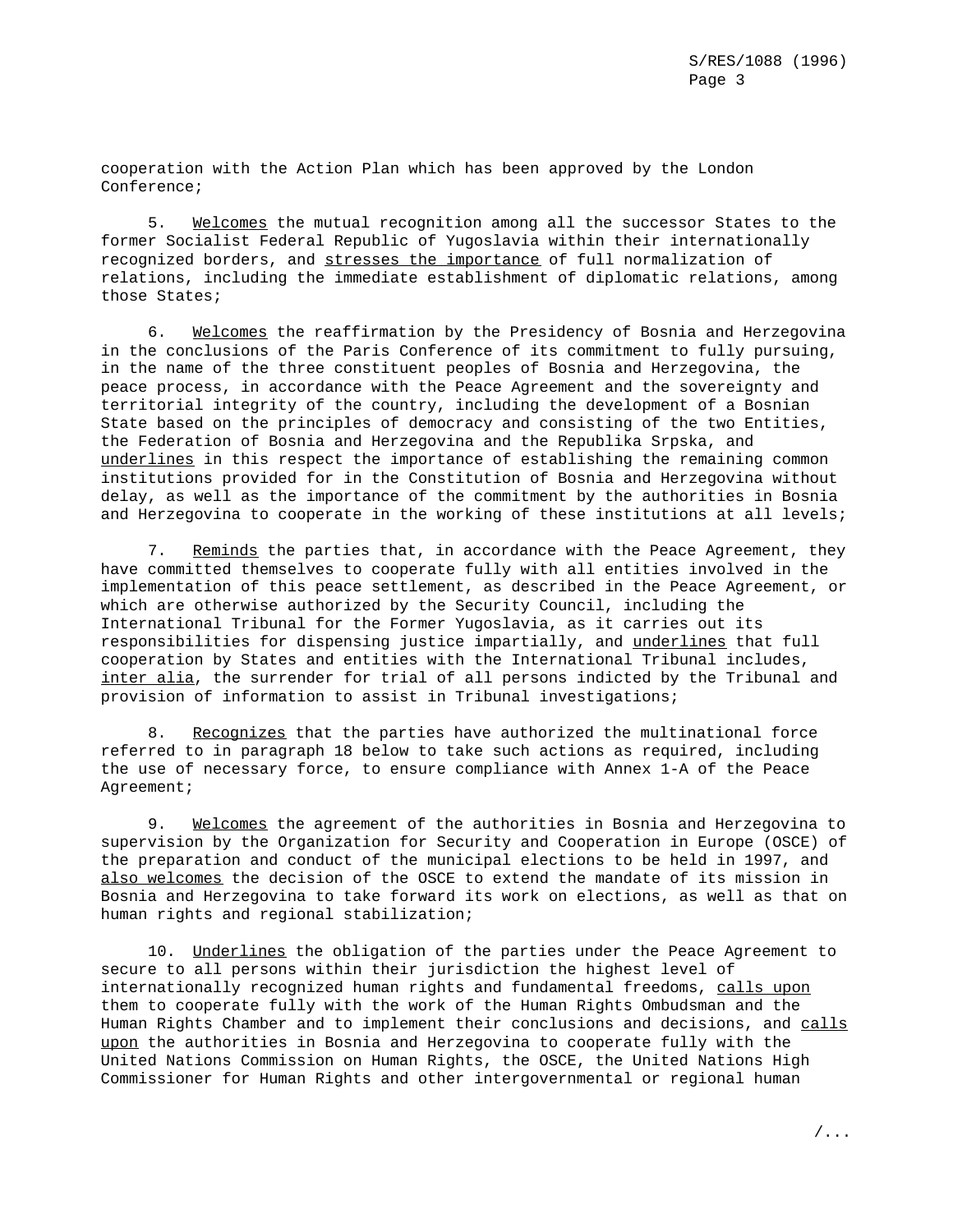rights missions or organizations to monitor closely the human rights situation in Bosnia and Herzegovina;

11. Welcomes the commitment of the parties to the right of all refugees and displaced persons freely to return to their homes of origin or to other places of their choice in Bosnia and Herzegovina in safety, notes the leading humanitarian role which has been given by the Peace Agreement to the United Nations High Commissioner for Refugees, in coordination with other agencies involved and under the authority of the Secretary-General, in assisting with the repatriation and relief of refugees and displaced persons, and stresses the importance of facilitating the return or resettlement of refugees and displaced persons which should be gradual and orderly and carried out through progressive, coordinated programmes that address the need for local security, housing and jobs, while ensuring full compliance with Annex 7 of the Peace Agreement as well as other established procedures;

12. Emphasizes the importance of the creation of conditions conducive to the reconstruction and development of Bosnia and Herzegovina, encourages Member States to provide assistance for the programme of reconstruction in that country, and welcomes in this respect the important contribution already made by the European Union, the World Bank and bilateral donors;

13. Underlines the importance of control of armaments in the region at the lowest possible level of weapons, calls upon the Bosnian parties to implement fully and without further delay the agreements signed in Vienna on 26 January 1996 and in Florence on 14 June 1996 and, following satisfactory progress in the implementation of the Article II and Article IV Agreements, calls for efforts to continue to promote the implementation of Article V of Annex 1-B on regional arms control of the Peace Agreement;

14. Stresses the importance it attaches to the continuation on a reinforced basis as agreed at the Paris and London Conferences of the role of the High Representative in monitoring the implementation of the Peace Agreement and giving guidance to and coordinating the activities of the civilian organizations and agencies involved in assisting the parties to implement the Peace Agreement, and reaffirms that the High Representative is the final authority in theatre regarding the interpretation of Annex 10 on civilian implementation of the Peace Agreement and that in case of dispute he may give his interpretation and make his recommendations, including to the authorities of Bosnia and Herzegovina or its Entities, and make them known publicly;

15. Reaffirms its intention to keep the situation in Bosnia and Herzegovina under close review, taking into account the reports submitted pursuant to paragraphs 26 and 34 below, and any recommendations those reports might include, and its readiness to consider the imposition of measures if any party fails significantly to meet its obligations under the Peace Agreement;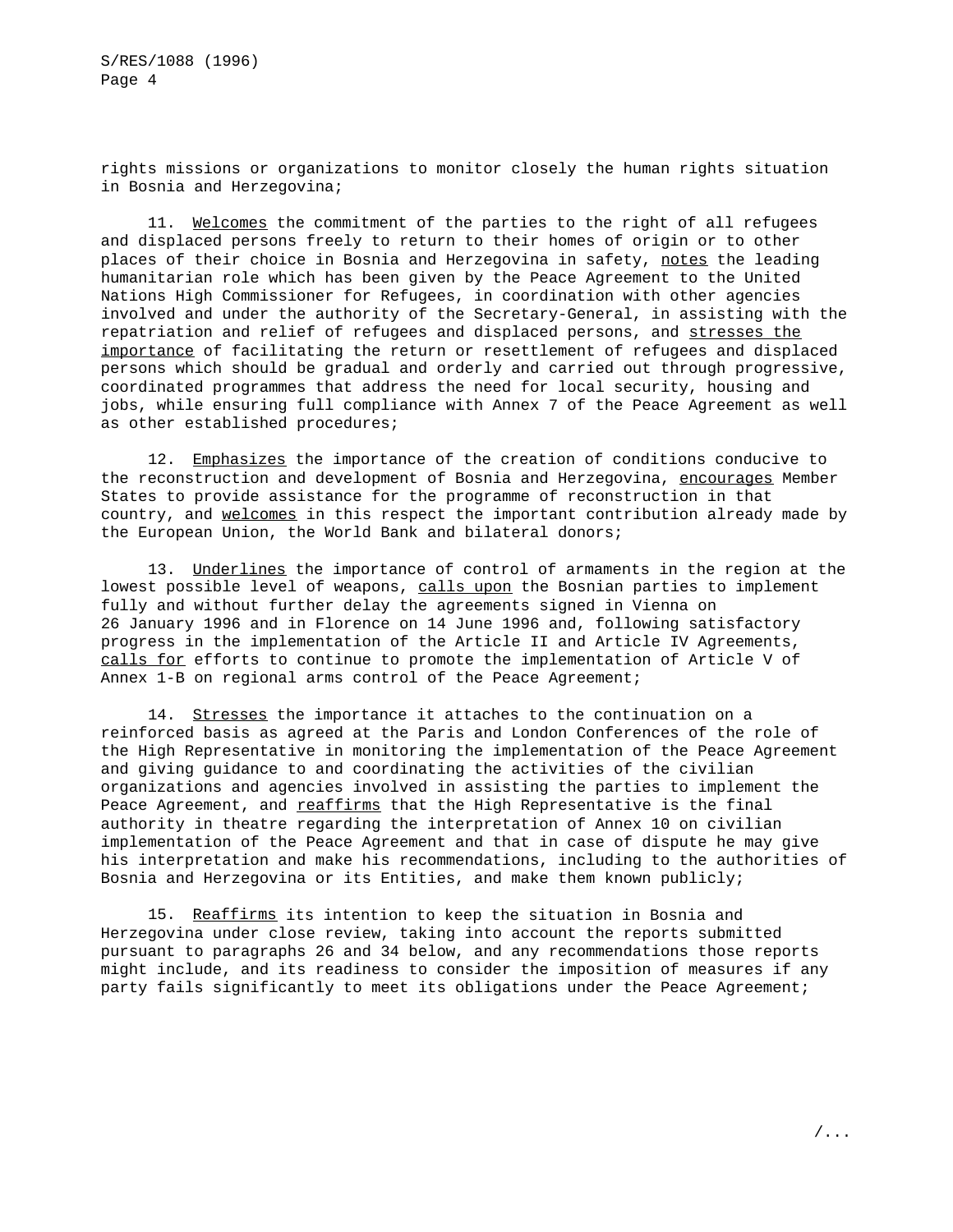II

16. Pays tribute to those Member States who participated in the multinational force established in accordance with its resolution 1031 (1995), and welcomes their willingness to assist the parties to the Peace Agreement by continuing to deploy a multinational implementation force;

17. Notes the confirmations by the Presidency of Bosnia and Herzegovina, on behalf of Bosnia and Herzegovina, including its constituent Entities, and by the Republic of Croatia and the Federal Republic of Yugoslavia of the understandings set out in the letters dated 29 November 1996 from the Secretary-General of the organization referred to in Annex 1-A of the Peace Agreement (S/1996/1025);

18. Authorizes the Member States acting through or in cooperation with the organization referred to in Annex 1-A of the Peace Agreement to establish for a planned period of 18 months a multinational stabilization force (SFOR) as the legal successor to IFOR under unified command and control in order to fulfil the role specified in Annex 1-A and Annex 2 of the Peace Agreement;

19. Authorizes the Member States acting under paragraph 18 above to take all necessary measures to effect the implementation of and to ensure compliance with Annex 1-A of the Peace Agreement, stresses that the parties shall continue to be held equally responsible for compliance with that Annex and shall be equally subject to such enforcement action by SFOR as may be necessary to ensure implementation of that Annex and the protection of SFOR, and takes note that the parties have consented to SFOR's taking such measures;

20. Authorizes Member States to take all necessary measures, at the request of SFOR, either in defence of SFOR or to assist the force in carrying out its mission, and recognizes the right of the force to take all necessary measures to defend itself from attack or threat of attack;

21. Authorizes the Member States acting under paragraph 18 above, in accordance with Annex 1-A of the Peace Agreement, to take all necessary measures to ensure compliance with the rules and procedures, to be established by the Commander of SFOR, governing command and control of airspace over Bosnia and Herzegovina with respect to all civilian and military air traffic;

22. Requests the authorities in Bosnia and Herzegovina to cooperate with the Commander of SFOR to ensure the effective management of the airports of Bosnia and Herzegovina, in the light of the responsibilities conferred on SFOR by Annex 1-A of the Peace Agreement with regard to the airspace of Bosnia and Herzegovina;

23. Demands that the parties respect the security and freedom of movement of SFOR and other international personnel;

24. Invites all States, in particular those in the region, to continue to provide appropriate support and facilities, including transit facilities, for the Member States acting under paragraph 18 above;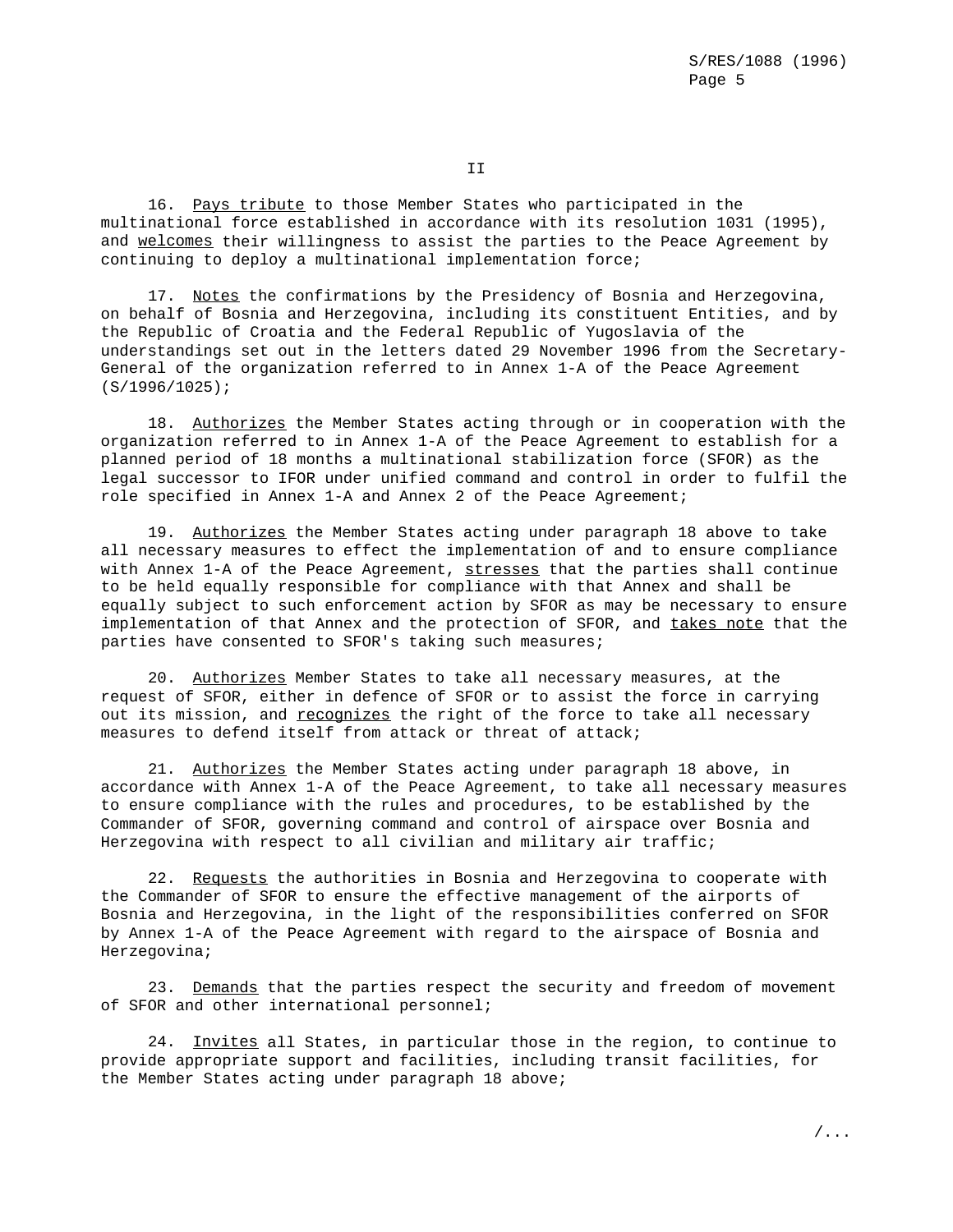25. Recalls all the agreements concerning the status of forces as referred to in Appendix B to Annex 1-A of the Peace Agreement, and reminds the parties of their obligation to continue to comply therewith;

26. Requests the Member States acting through or in cooperation with the organization referred to in Annex 1-A of the Peace Agreement to report to the Council, through the appropriate channels and at least at monthly intervals;

\* \* \*

Noting the request of the authorities in Bosnia and Herzegovina that the mandate of the United Nations civilian police force known as the International Police Task Force (IPTF), which is a part of the United Nations Mission in Bosnia and Herzegovina (UNMIBH), be renewed,

Reaffirming the legal basis in the Charter of the United Nations on which the IPTF was given its mandate in resolution 1035 (1995),

Expressing its appreciation to the personnel of UNMIBH for their contribution to the implementation of the Peace Agreement,

III

27. Decides to extend the mandate of UNMIBH, which includes the IPTF, for an additional period terminating on 21 December 1997, and also decides that the IPTF shall continue to be entrusted with the tasks set out in Annex 11 of the Peace Agreement, including the tasks referred to in the Conclusions of the London Conference and agreed by the authorities in Bosnia and Herzegovina;

28. Requests the Secretary-General to keep the Council regularly informed on the work of the IPTF and its progress in assisting the restructuring of law enforcement agencies, and to report every three months on the implementation of the mandate of UNMIBH as a whole, and, in this context, also requests the Secretary-General to report to the Council by 16 June 1997 on the IPTF, in particular its work in assisting the restructuring of law enforcement agencies, coordinating assistance in training and providing equipment, advising law enforcement agencies on guidelines on democratic policing principles with full support for human rights, and investigating or assisting with investigations into human rights abuses by law enforcement personnel, as well as to report on progress by the authorities in Bosnia and Herzegovina in regard to such issues, in particular their compliance with IPTF-prescribed guidelines including their taking prompt and effective action, which could include dismissal where appropriate, in respect of any officer notified to them by the IPTF Commissioner as failing to cooperate with the IPTF or adhere to democratic policing principles;

29. Stresses that the successful implementation of the tasks of the IPTF rests on the quality, experience and professional skills of its personnel, and urges Member States, with the support of the Secretary-General, to ensure the provision of such qualified personnel;